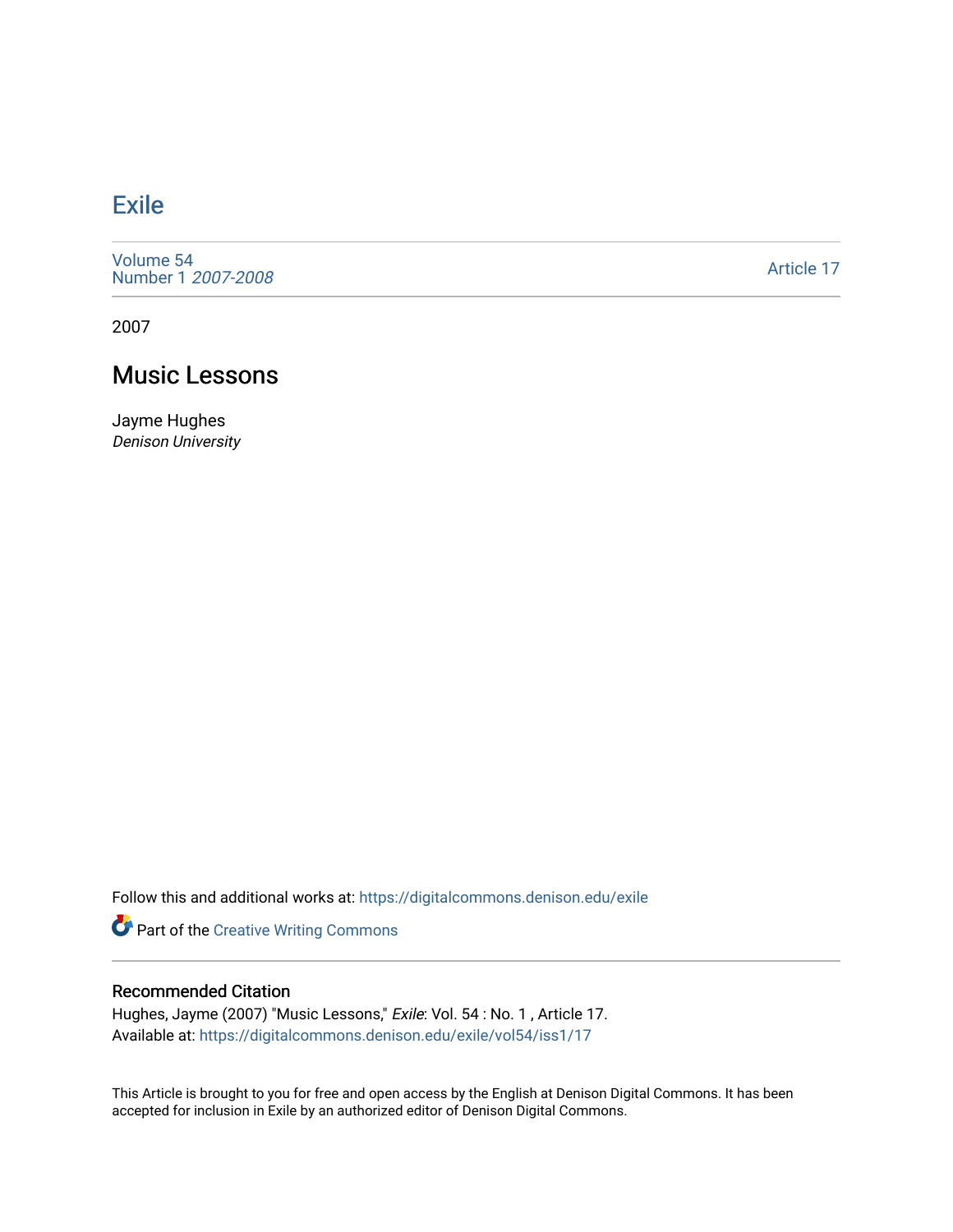## Music Lessons

Junior high, a time for lessons: watching my fingers on the coin-like keys of the flute, the band teacher says I was always meant to play. We are dedicated, playing daily, flute section silver semicircle

so far from the trumpets, the tubas, back-row brass boys, cut off by a sea of clarinets, curly-haired girls who sit, suck their reeds, and eye the saxes one row back. Listening to and making music, elementally

different acts. I prefer spending practices hidden in the storage room, black instrument cases lurking behind their latched, barred doors like animals in cages. So many skills to master, when to breathe, how to blow,

lip position (perfect pucker); our first kiss was by the oboe cubbies, metal bars latticing my back, my shirt hitching like a cough on the latch, his fingers sliding along my spine as on the keys of his sax.

Later, when uniform fittings take over the room, we snicker as hands pass over us, assessing us, afraid to move. The year progresses and I master the whisper of pianissimo, forte 's bolder